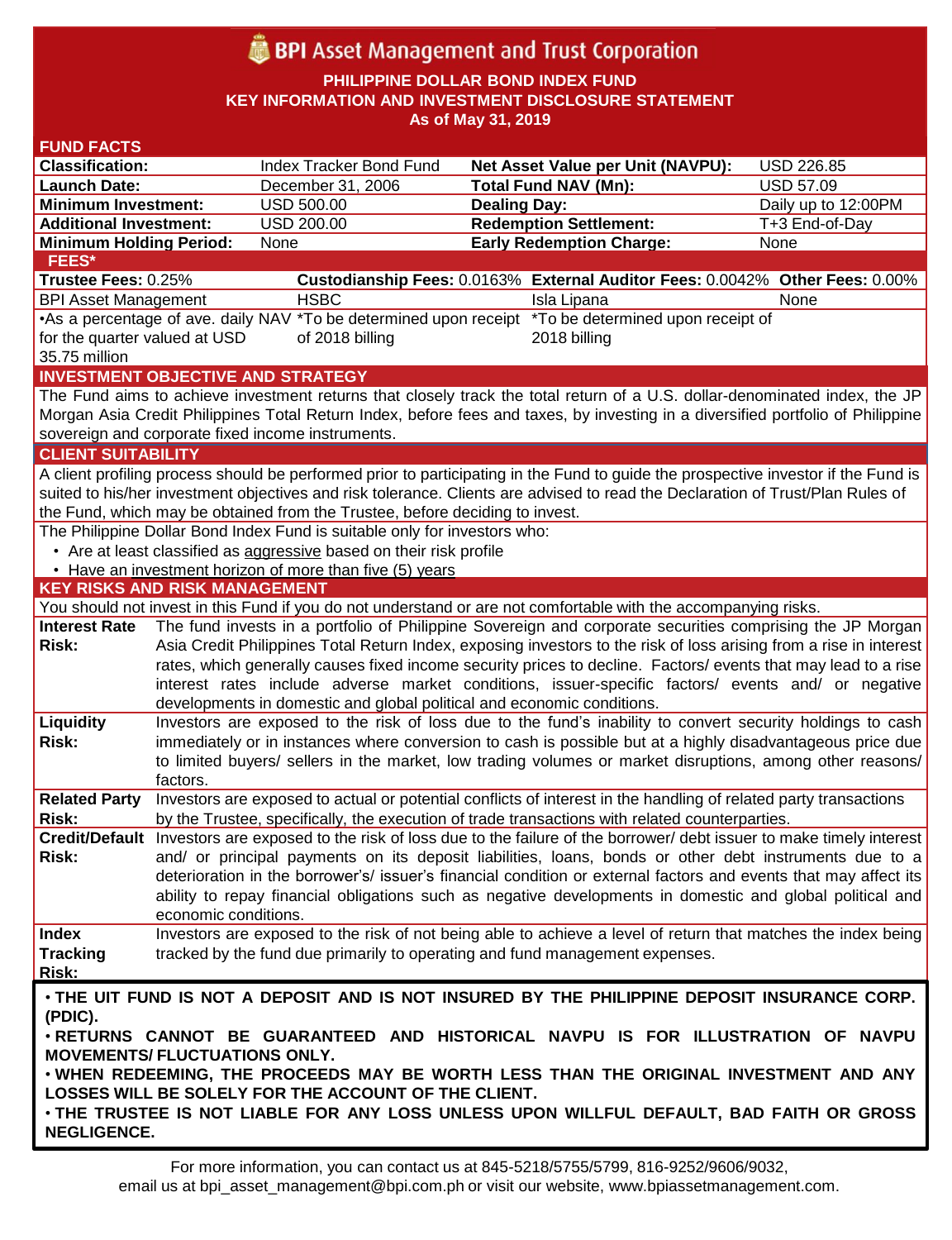## **FUND PERFORMANCE AND STATISTICS AS OF MAY 31, 2019**

(Purely for reference purposes and is not a guarantee of future results)



**Fund 1.57 4.15 8.93 10.14 9.30 126.85 Benchmark** 1.48 4.27 9.30 10.60 10.35 138.19

\*Benchmark is the JP Morgan Asia Credit Philippines Total Return

**Fund 10.14 4.27 3.01 3.68 4.43 6.82 Benchmark** 10.60 4.56 3.34 4.15 4.93 7.24

**Fund 7.27 -0.73 5.85 2.96 3.41 10.75 Benchmark** 7.49 -0.61 6.36 3.53 3.97 11.47

**1 mo 3 mo 6 mo 1YR 3YRS S.I.<sup>2</sup>**

**1YR 2YRS 3YRS 4YRS 5YRS S.I.**

**YTD 2018 2017 2016 2015 2014**

| <b>NAVPU over the past 12 months</b>   |        |
|----------------------------------------|--------|
| Highest                                | 226.85 |
| Lowest                                 | 204.97 |
| <b>STATISTICS</b>                      |        |
| <b>Weighted Ave Duration (Yrs)</b>     | 7.197  |
| Volatility, Past 1 Year (%) 3          | 2.23   |
| Port. Weighted Yield to Maturity (%)   | 3.16   |
| <b>Current Number of Holdings</b>      | 46     |
| Tracking Error (3-Yr) <sup>4</sup> (%) | 0.3    |

<sup>1</sup>Returns are net of fees.

<sup>2</sup>Since Inception

<sup>3</sup>Measures the degree to which the Fund fluctuates vis-à-vis its average return over a period of time.

<sup>4</sup>Measure of deviation between the Fund's return and benchmark returns. A lower number means the Fund's return is closely aligned with the benchmark. 5 Includes accrued income, investment securities purchased, accrued expenses, etc.

\*Declaration of Trust is available upon request through branch of account.

**TOP TEN HOLDINGS Name Maturity % of Fund** Time Deposit 7.36 RoP Bonds 3/16/2025 6.99 RoP Bonds 10/23/2034 6.36 RoP Bonds 2/2/2042 6.19 RoP Bonds 3/1/2041 5.81 RoP Bonds 2/1/2028 5.53 RoP Bonds 2/2/2030 5.43 RoP Bonds 1/15/2032 5.29 RoP Bonds 3/30/2026 5.18 RoP Bonds 1/14/2031 4.54 **PORTFOLIO COMPOSITION Allocation % of Fund** Government 67.11 Corporates 24.21 Cash 0.25 Time deposits and money market 7.36 Other receivables – net of liabilities<sup>5</sup>  $1.07$ **Maturity Profile** Cash and Less than 1 Year 9.04 Between 1 and 3 Years 8.67 Between 3 and 5 Years 16.47 Between 5 and 7 Years 16.83 Between 7 and 10 Years 8.33 More than 10 Years 40.67

## **RELATED PARTY TRANSACTIONS\***

**CUMULATIVE PERFORMANCE (%) <sup>1</sup>**

Index

**ANNUALIZED PERFORMANCE (%) <sup>1</sup>**

**CALENDAR YEAR PERFORMANCE (%) <sup>1</sup>**

The Fund has investments and trade transactions with BPI Asset Management and Trust Corporation (BPI AMTC):

Ayala Corporation - USD 0.70 million Bank of the Philippine Islands – USD 4.20 million AC Energy – USD 0.31 million

Investments in the said outlets were approved by the BPI AMTC's Board of Directors. Likewise, all related party transactions are conducted on an arm's length and best execution basis and within established limits.

\* Related party in accordance with BPI AMTC's internal policy.